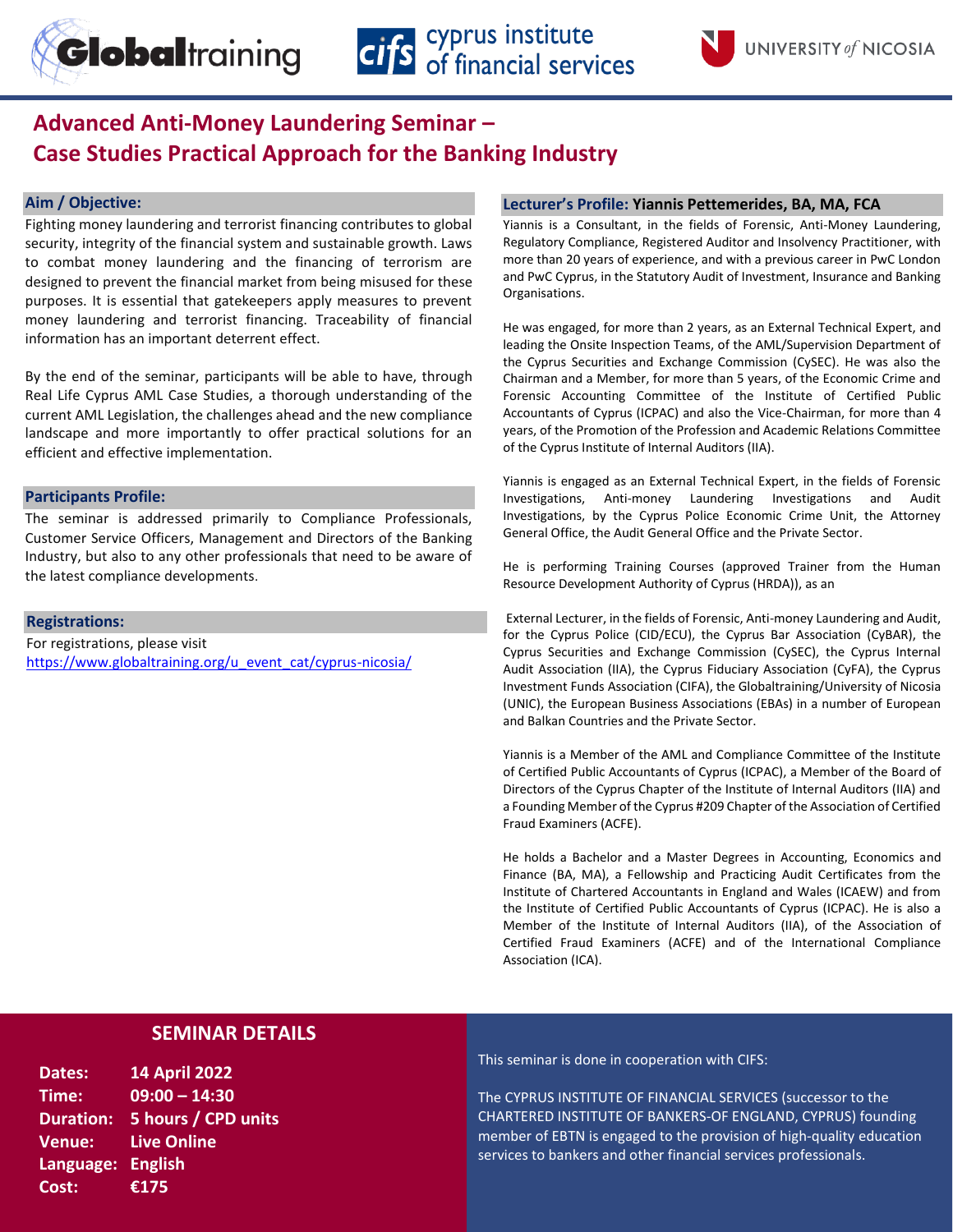# **Legislation and Regulation to be Covered**

- 1. Cyprus AML Law The Prevention and Suppression of Money Laundering and Terrorist Financing law of 2007 L188(I)/2007 as amended in 2010, 2012, 2013, 2014, 2016, 2018, 2019 and 2021 by Laws 58(I)/2010, 80(I)/2012, 192(I)/2012, 101(I)/2013, 184(I)/2014, 18(I)/2016, 13(I)/2018, 158(I)/2018, 81(I)/2019, 13(I)/2021 and 22(I)/2021.
- 2. Cyprus TF Law The Combating of Terrorism Law of 2019.
- 3. CBC AML Directive Prevention of Money Laundering and Terrorist Financing Directive to Credit Institutions in Accordance with Article 59(4) of the Prevention and Suppression of Money Laundering Laws of 2007 to 2018 of February 2019.
- 4. CBC Sanctions Directive Directive for Compliance with the Provisions of UN Security Council Resolutions and the Decisions/Regulations of the Council of the European Union of March 2020.
- 5. CySEC AML Directive Directive of the Cyprus Securities and Exchange Commission for the Prevention and Suppression of Money Laundering and Terrorist Financing of March 2020.
- 6. ICPAC AML Directive Directive to the members of ICPAC on Anti-Money Laundering and Combating Terrorist Financing Activities of July 2021.
- 7. CYBAR AML Directive The Directive of the Cyprus Bar Association (the "CBA") to the Members of CBA on Anti-Money Laundering and Counter Terrorist Financing Activities of December 2019.
- 8. Cyprus Risk Assessment The National Assessment of Money Laundering and Terrorist Financing Risks of Cyprus of 2018.
- 9. EU 4th AML Directive Directive (EU) 2015/849 of the European Parliament and of the Council of 20 May 2015 on the Prevention of the Use of the Financial System for the Purposes of Money Laundering or Terrorist Financing of May 2015.
- 10. EU 5th AML Directive Directive (EU) 2018/843 of the European Parliament and of the Council of 30 May 2018 on the Prevention of the Use of the Financial System for the Purposes of Money Laundering or Terrorist Financing of May 2018.
- 11. EU 6th AML Directive Directive (EU) 2018/1673 of the European Parliament and of the Council of 23 October 2018 on Combating Money Laundering by Criminal Law of October 2018.
- 12. UN/EU The Implementation of United Nations Security Council Resolutions or Decisions (Sanctions) and Council of Europe Decisions and Regulations (Restrictive Measures) Law (58(I)/2016) of 2016.
- 13. USA Uniting and Strengthening America by Providing Appropriate Tools Required to Intercept and Obstruct Terrorism (USA PATRIOT) Act of 2001.
- 14. UK The UK Joint Money Laundering Steering Group (JMLSG) Part II: Sectoral Guidance Section 20: Brokerage Services to Funds of December 2017.
- 15. EU Guidance The ESAs Guidelines on Anti-Money Laundering and Countering the Financing of Terrorism 'The Risk Factors Guidelines' of March 2021.
- 16. FATF Guidance for a Risk-Based Approach Guidance for Legal Professionals of June 2019.
- 17. FATF Guidance for a Risk-Based Approach for Trust and Company Service Providers of June 2019.
- 18. FATF Guidance for a Risk-Based Approach for the Accounting Profession of June 2019.
- 19. CySEC Consultation Paper CP/02/2020 Improving the Facilitation of Customer Due Diligence with Innovative Technologies of 15 October 2020.
- 20. EU Guidance The ESAs Opinion on the Use of Innovative Solutions by Credit and Financial Institutions in the Customer Due Diligence Process of 23 January 2018.
- 21. FATF Guidance on Digital Identity of March 2020.
- 22. FATF Guidance on COVID-19-Related Money Laundering and Terrorist Financing Risks and Policy Responses of May 2020.